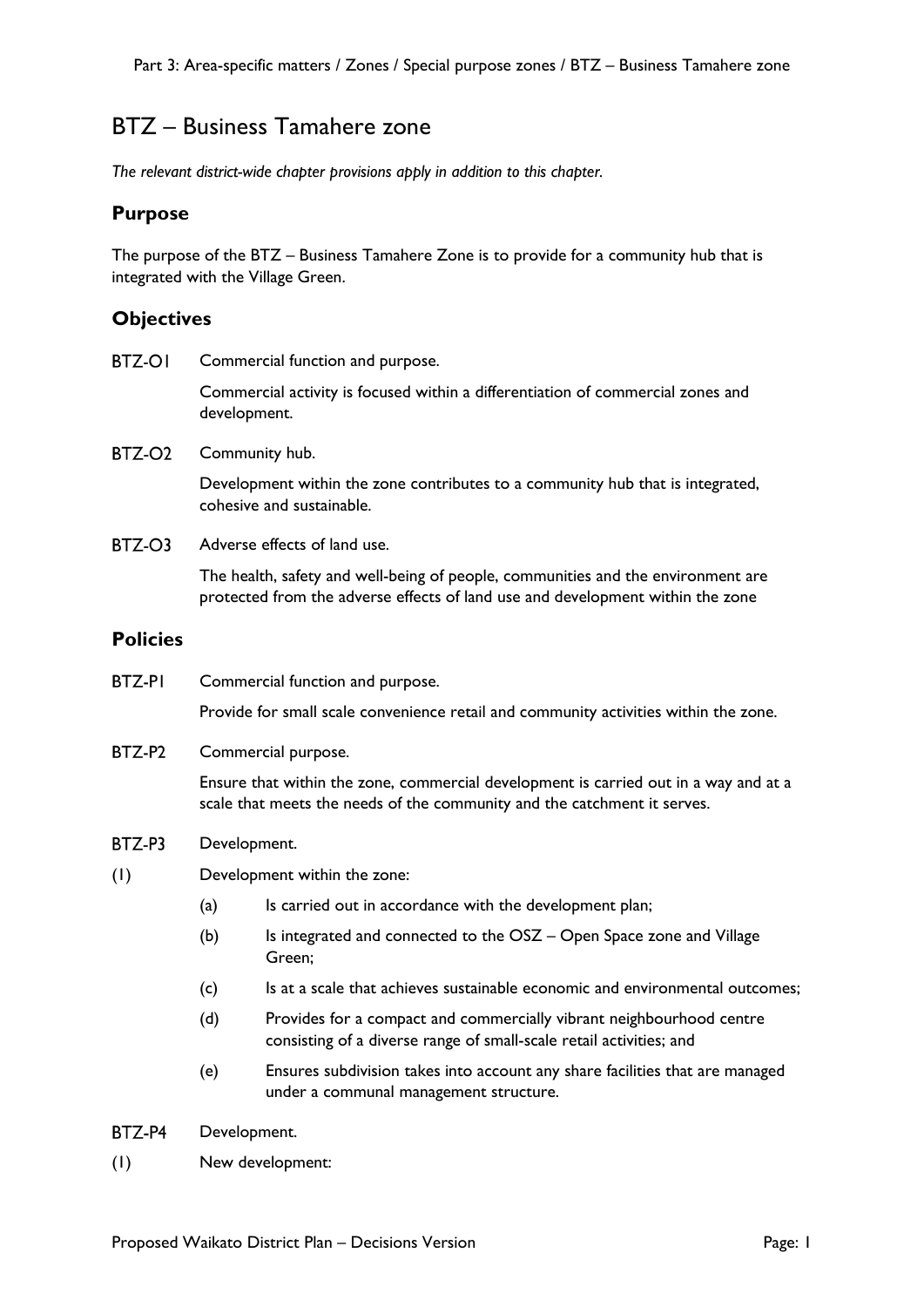- (a) Acknowledges local cultural and historic values;
- (b) Achieves consistency of building scale, form, layout and design theme across the BTZ – Business Tamahere zone, OSZ – Open space zone and Village Green;
- (c) Promotes a village character;
- (d) Provides amenity planting that minimises the adverse visual effects of hard structures, car parking areas, outdoor storage and servicing areas; and
- (e) Promotes vehicle and pedestrian safety.
- BTZ-P5 Outdoor storage.

The adverse visual effects of outdoor storage are managed through screening or landscaping.

- **BT7-P6** Managing the adverse effects of activities.
- (1) Avoid activities such as large scale retail and drive through services that will detract from the character and amenity of a small scale neighbourhood centre.
- (2) Avoid residential activities, travellers' accommodation and overnight health care facilities given the physical constraints of the land area available for effective wastewater disposal.
- **BT7-P7** Managing effluent disposal.
- (1) Any effluent disposal system in the zone shall be designed, installed and managed to:
	- (a) Provide a means of treating and disposing of sanitary wastewater to ensure that there is no detectable increase in effluent discharge across the boundary of the site, except where a cross boundary effluent disposal system is agreed between the owner/s of land within the zone and Waikato District Council;
	- (b) Reflect the nature of the site conditions and constraints associated with the property and building development, demonstrating that the soil and ground water conditions have been considered in the design;
	- (c) Meet the Australian/New Zealand Standard for Onsite Domestic Wastewater Management AS/NZS 1547:2012; and
	- (d) Demonstrate that ground water and surface water quality is not degraded as a result of the discharge or in combination with other discharges.

# **Rules**

#### *Land use – activities*

In addition to the activity-specific standards listed below, permitted activities must also comply with all relevant Land-use effects standards and Land-use building standards in this chapter, as well as the standards in Part 2 / District-wide matters / General district-wide matters.

| <b>BTZ-RI</b>                       | Retail activity |                                          |
|-------------------------------------|-----------------|------------------------------------------|
| (1) Activity status: PER            |                 | (2) Activity status where compliance not |
| <b>Activity-specific standards:</b> |                 | achieved: n/a                            |
| Nil.                                |                 |                                          |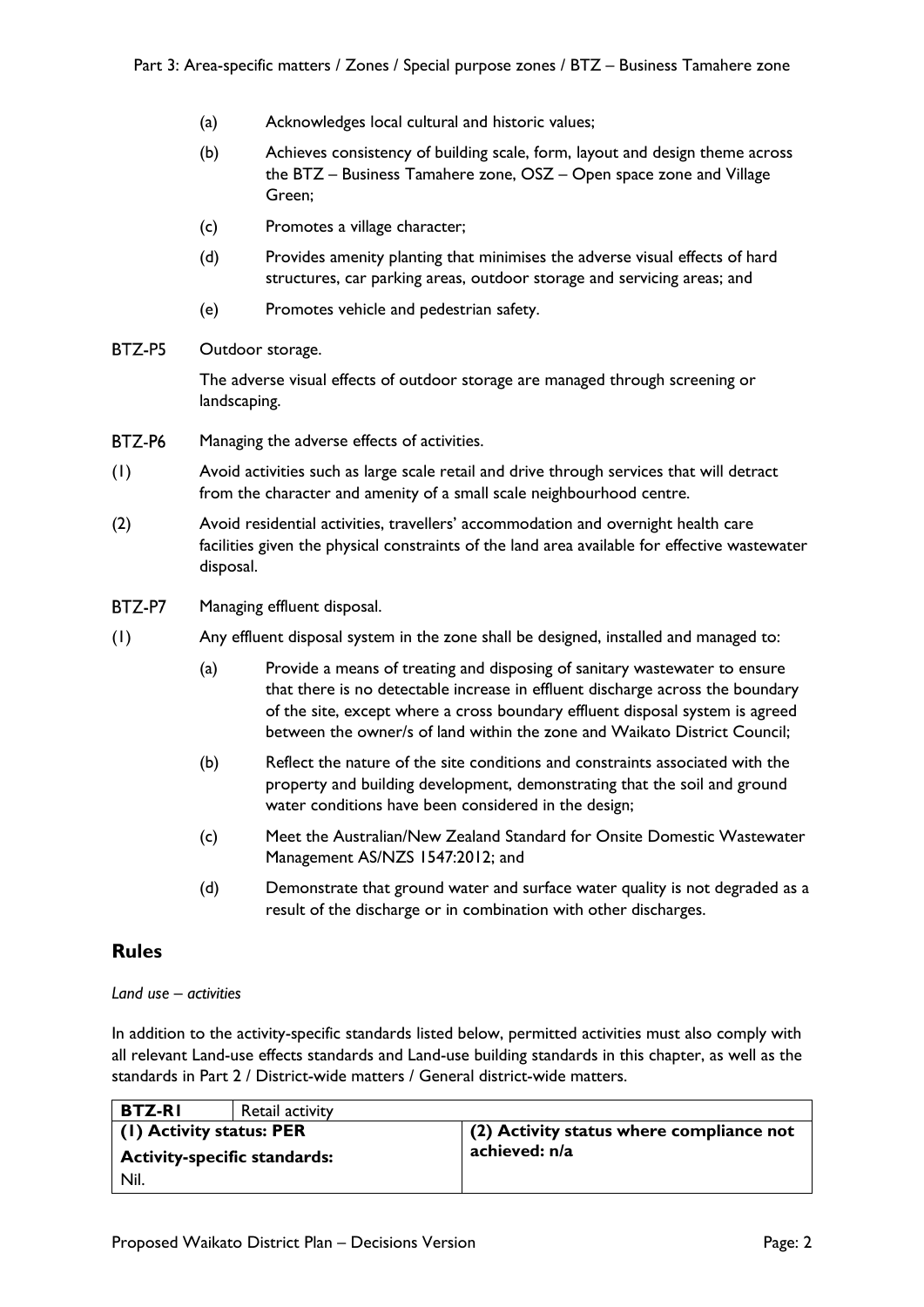| <b>BTZ-R2</b>                                                                   | Office                                                                            |                                                                       |
|---------------------------------------------------------------------------------|-----------------------------------------------------------------------------------|-----------------------------------------------------------------------|
| (1) Activity status: PER                                                        |                                                                                   | (2) Activity status where compliance not<br>achieved: DIS             |
| <b>Activity-specific standards:</b>                                             |                                                                                   |                                                                       |
|                                                                                 | (a) Located above ground floor level.                                             |                                                                       |
| <b>BTZ-R3</b>                                                                   | Health facility                                                                   |                                                                       |
| (1) Activity status: PER                                                        |                                                                                   | (2) Activity status where compliance not                              |
| <b>Activity-specific standards:</b>                                             |                                                                                   | achieved: DIS                                                         |
|                                                                                 | (a) Excluding day hospitals.                                                      |                                                                       |
| <b>BTZ-R4</b>                                                                   | Commercial activity                                                               |                                                                       |
| (1) Activity status: PER                                                        |                                                                                   | (2) Activity status where compliance not                              |
| <b>Activity-specific standards:</b>                                             |                                                                                   | achieved: n/a                                                         |
| Nil.                                                                            |                                                                                   |                                                                       |
| <b>BTZ-R5</b>                                                                   | Community facility                                                                |                                                                       |
| (1) Activity status: PER                                                        |                                                                                   | (2) Activity status where compliance not                              |
| <b>Activity-specific standards:</b>                                             |                                                                                   | achieved: n/a                                                         |
| Nil.                                                                            |                                                                                   |                                                                       |
| BTZ-R6                                                                          | Construction or alteration of a building for a sensitive land use                 |                                                                       |
| (1) Activity status: PER                                                        |                                                                                   | (2) Activity status where compliance not                              |
|                                                                                 |                                                                                   | achieved: RDIS                                                        |
| <b>Activity-specific standards:</b>                                             |                                                                                   | <b>Council's discretion is restricted to the</b>                      |
|                                                                                 | (a) The construction or alteration of a<br>building for a sensitive land use that | following matters:                                                    |
|                                                                                 | complies with all of the following                                                |                                                                       |
| standards:                                                                      |                                                                                   | (a) Effects on the amenity values of the site;                        |
|                                                                                 | (i) It is set back a minimum of 10m from                                          | (b) The risk of electrical hazards affecting<br>the safety of people; |
|                                                                                 | the centre of line of any electrical                                              | (c) The risk of damage to property; and                               |
|                                                                                 | distribution or transmission lines, not                                           | (d) Effects on the operation, maintenance                             |
|                                                                                 | associated with the National Grid,                                                | and upgrading of the electrical                                       |
|                                                                                 | that operate at a voltage of up to                                                | distribution or transmission lines.                                   |
| II0kV; or                                                                       |                                                                                   |                                                                       |
|                                                                                 | (ii) It is set back a minimum of 12m from                                         |                                                                       |
|                                                                                 | the centre of line of any electrical                                              |                                                                       |
|                                                                                 | distribution or transmission lines, not<br>associated with the National Grid,     |                                                                       |
|                                                                                 | that operate at a voltage of II0kV or                                             |                                                                       |
| more.                                                                           |                                                                                   |                                                                       |
| <b>BTZ-R7</b>                                                                   | Development                                                                       |                                                                       |
| (1) Activity status: RDIS                                                       |                                                                                   | (2) Activity status where compliance not                              |
|                                                                                 |                                                                                   | achieved: DIS                                                         |
| <b>Activity-specific standards:</b><br>(i) A Development Plan is submitted with |                                                                                   |                                                                       |
| the application for resource consent                                            |                                                                                   |                                                                       |
| to develop within the BTZ - Business                                            |                                                                                   |                                                                       |
| Tamahere zone; and                                                              |                                                                                   |                                                                       |
| (ii) Land ese - effects standards for the                                       |                                                                                   |                                                                       |
| zone; and                                                                       |                                                                                   |                                                                       |
| (iii) Land use – buildings standards for the                                    |                                                                                   |                                                                       |
| zone.                                                                           |                                                                                   |                                                                       |
|                                                                                 |                                                                                   |                                                                       |
| Council's discretion is restricted to the                                       |                                                                                   |                                                                       |
| following matters:                                                              |                                                                                   |                                                                       |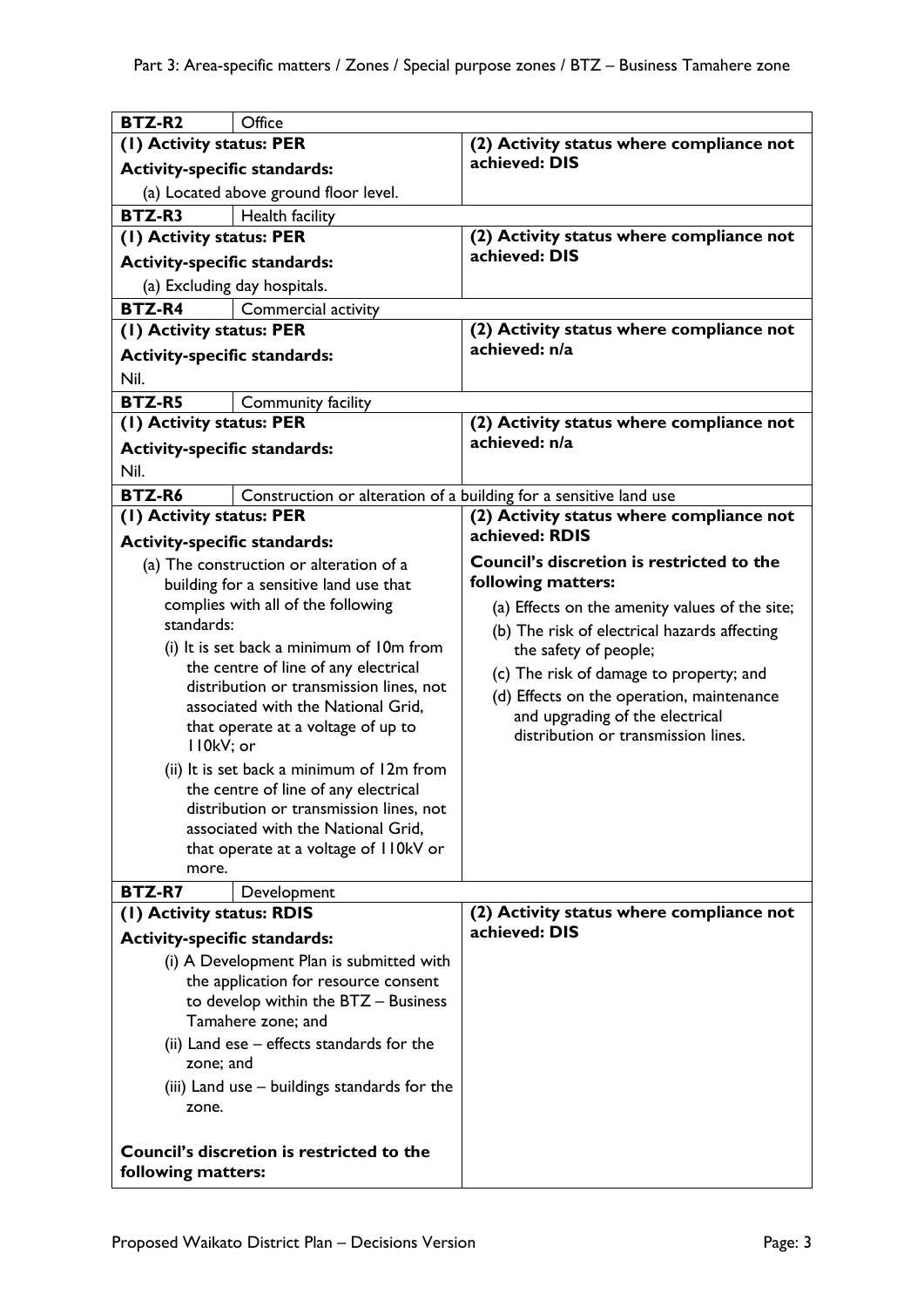|                                              | (a) The extent to which the development:                                    |                                                                             |
|----------------------------------------------|-----------------------------------------------------------------------------|-----------------------------------------------------------------------------|
| (i) Acknowledges local cultural and          |                                                                             |                                                                             |
| historic values;                             |                                                                             |                                                                             |
| (ii) Achieves consistency of building scale, |                                                                             |                                                                             |
|                                              | form, layout and design theme across                                        |                                                                             |
|                                              | the BTZ - Business Tamahere zone,<br>OSZ – Open space zone and Village      |                                                                             |
| Green;                                       |                                                                             |                                                                             |
|                                              | (iii) Promotes a village character                                          |                                                                             |
|                                              | (b) Physical and visual connectivity with the                               |                                                                             |
|                                              | Village Green and adjoining recreation                                      |                                                                             |
| reserve;                                     |                                                                             |                                                                             |
|                                              | (c) Landscaping and amenity planting that                                   |                                                                             |
|                                              | minimises the adverse visual effects of                                     |                                                                             |
|                                              | hard structures, car parking areas,<br>outdoor storage and servicing areas; |                                                                             |
|                                              | (d) Entrance crossings and sight lines;                                     |                                                                             |
|                                              | (e) Parking capacity and location;                                          |                                                                             |
|                                              | (f) Access and traffic flow within the site;                                |                                                                             |
|                                              | (g) Shape, size and location of individual                                  |                                                                             |
| leasable units;                              |                                                                             |                                                                             |
| (h) Variation in leasable unit sizes;        |                                                                             |                                                                             |
| (i) Staging of development;                  |                                                                             |                                                                             |
| (j) Use of low impact design principles; and |                                                                             |                                                                             |
|                                              | (k) Stormwater and wastewater                                               |                                                                             |
|                                              | management and disposal.                                                    |                                                                             |
| <b>BTZ-R8</b>                                | Residential activity                                                        |                                                                             |
| (1) Activity status: NC                      |                                                                             |                                                                             |
| BTZ-R9                                       | An overnight health facility                                                |                                                                             |
| (I) Activity status: NC                      |                                                                             |                                                                             |
| BTZ-RIO                                      | Visitor accommodation                                                       |                                                                             |
| (I) Activity status: NC                      |                                                                             |                                                                             |
| <b>BTZ-RII</b>                               | Drive-through services                                                      |                                                                             |
| (1) Activity status: NC                      |                                                                             |                                                                             |
| BTZ-RI2                                      |                                                                             | Any activity that is not listed as a permitted, restricted discretionary or |
|                                              | discretionary activity                                                      |                                                                             |
| (I) Activity status: NC                      |                                                                             |                                                                             |

# *Land use – effects*

| <b>BTZ-SI</b>                                                                                                         | Servicing hours |                                          |
|-----------------------------------------------------------------------------------------------------------------------|-----------------|------------------------------------------|
| (1) Activity status: PER                                                                                              |                 | (2) Activity status where compliance not |
| Where:                                                                                                                |                 | achieved: DIS                            |
| (a) Loading or unloading of vehicles or<br>receiving deliveries must not take place<br>before 7.30am or after 8.30pm. |                 |                                          |
| BTZ-S2                                                                                                                | Outdoor storage |                                          |
| (1) Activity status: PER                                                                                              |                 | (2) Activity status where compliance not |
| Where:                                                                                                                |                 | achieved: DIS                            |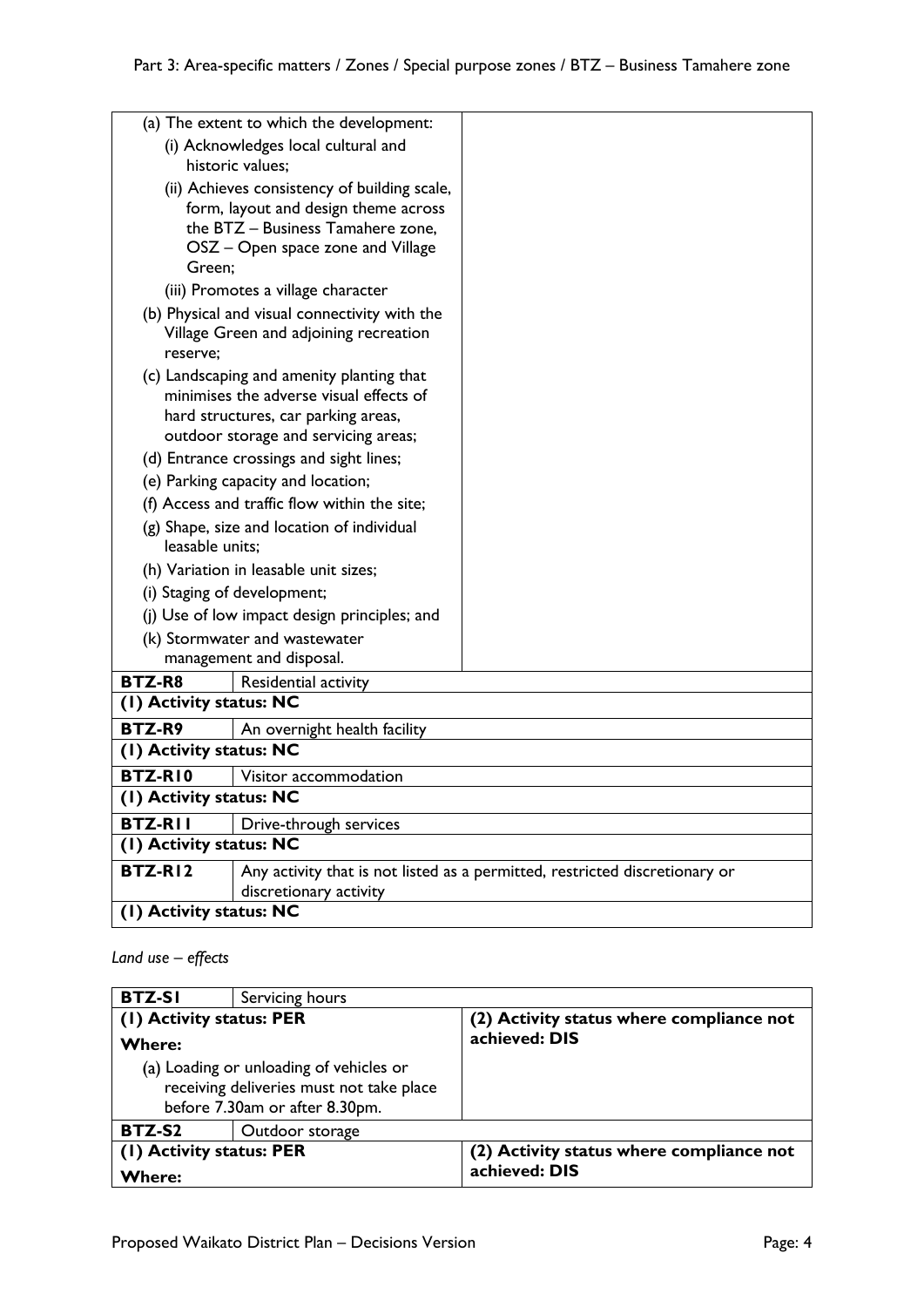| (a) Outdoor storage of goods or materials<br>must comply with all of the following<br>conditions:            |  |
|--------------------------------------------------------------------------------------------------------------|--|
| (i) Not exceed a height of 2m;                                                                               |  |
| (ii) Be limited to one 25m <sup>2</sup> storage area<br>over the entire BTZ - Business<br>Tamahere zone site |  |
| (iii) Be screened from view by a close<br>boarded fence or wall to height of<br>$1.8m$ from:                 |  |
| $(1)$ A public road;                                                                                         |  |
| (2) Public reserve; and                                                                                      |  |
| (3) An adjoining site in another zone.                                                                       |  |

*Land use – building*

| BTZ-S3                                                                                     | <b>Building height</b>                     |                                                                        |
|--------------------------------------------------------------------------------------------|--------------------------------------------|------------------------------------------------------------------------|
| (1) Activity status: PER                                                                   |                                            | (2) Activity status where compliance not                               |
| <b>Where:</b>                                                                              |                                            | achieved: DIS                                                          |
|                                                                                            | (a) The maximum height of any building or  |                                                                        |
| structure measured from the natural                                                        |                                            |                                                                        |
| ground level immediately below that part<br>of the structure must not exceed 10m;          |                                            |                                                                        |
|                                                                                            | (b) Chimneys not exceeding Im in width and |                                                                        |
|                                                                                            | finials shall not exceed a maximum height  |                                                                        |
| of 12m measured from the natural                                                           |                                            |                                                                        |
| ground level immediately below the<br>structure;                                           |                                            |                                                                        |
|                                                                                            | (c) The maximum height of hose drying      |                                                                        |
|                                                                                            | towers associated with emergency           |                                                                        |
|                                                                                            | service facilities measured from the       |                                                                        |
|                                                                                            | natural ground level immediately below     |                                                                        |
| exceed 15m.                                                                                | that part of the structure must not        |                                                                        |
| BTZ-S4                                                                                     | Height in relation to boundary             |                                                                        |
| (I) Activity status: PER                                                                   |                                            | (2) Activity status where compliance not                               |
| <b>Where:</b>                                                                              |                                            | achieved: RDIS                                                         |
| (a) Any building must not protrude through<br>a height control plane rising at an angle of |                                            | <b>Council's discretion is restricted to the</b><br>following matters: |
|                                                                                            | 45 degrees commencing at an elevation      | (a) Height of the building;                                            |
| of 2.5m above ground level at every                                                        |                                            | (b) Design and location of the building;                               |
| point of the boundary of a site.                                                           |                                            | (c) Level of shading on any other adjacent                             |
|                                                                                            |                                            | site:                                                                  |
|                                                                                            |                                            | (d) Privacy on other sites; and<br>(e) Amenity values of the locality. |
| BTZ-S5                                                                                     | Gross floor area                           |                                                                        |
|                                                                                            |                                            | (2) Activity status where compliance not                               |
| (1) Activity status: PER<br><b>Where:</b>                                                  |                                            | achieved: DIS                                                          |